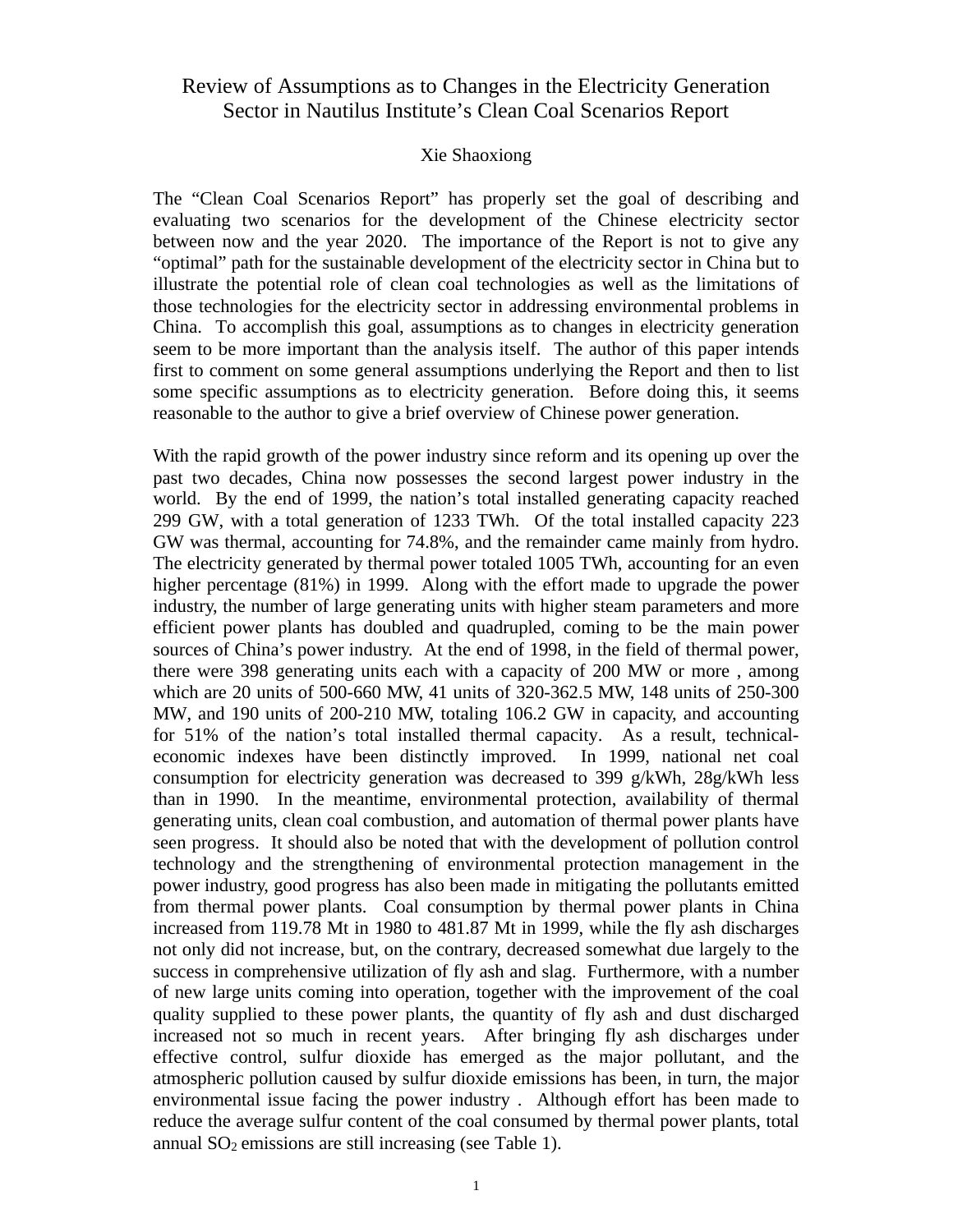|                                                        | 1980 | 1997 |
|--------------------------------------------------------|------|------|
| sulfur<br>annual<br>Average<br>content of coal $(\% )$ |      | 111  |
| Annual $SO_2$ emission (Mt)                            | 2.87 | 6.83 |

## Table 1:  $SO_2$  emitted by thermal power plants between 1980 and 1997

Source: Electric Power 1999, China Electric Power Information Center

Presently, the shares of coal burned in thermal power plants with sulfur contents below 1% and above 1% account for 59.29% and 40.71% respectively. According to the difference in distribution of S-contents of coal in China, several flue gas desulfurization (FGD) processes have been investigated with positive results over the past years. Now China has more than ten thermal power plants equipped with FGD facilities using different FGD technologies, among which five are situated in Sichuan and Chongqing in southwest China, where the sulfur content is higher than 1% and desulfurization seems to be a must today. In addition, China has also engaged in retrofitting old power plants by employing conventional lime/gypsum wet type desulfurization technology. The old condensing-type thermal power generating units (unit capacity below 50 MW) with a total capacity up to 31 GW are in the process of being replaced by new larger ones, and some 5745 MW was closed down in 1999. With the increasingly strict requirements of environmental protection and the rapid development of clean coal technology for power generation, China's power sector is paying great attention to the development and implementation of clean coal technology to be used in the years to come.

With the above brief introduction of China's electricity generation, I am coming back to my comments on the "Clean Coal Scenarios Report".

#### **General view**

The Alternative scenario in the Report has been designed primarily to show the impact of a significant effort to decrease electricity sector emissions of sulfur oxides. As sulfur oxides have come to be the top pollutant and as desulfurization is a top priority in dealing with pollution problems in China's electricity sector and the country as a whole, efforts to decrease these emissions as made in the Report deserve high consideration. However, in an overall point of view sulfur oxides emissions from the electricity sector do not account for the largest fraction of the total from all sectors in China (35% of the total from all industries and an even smaller percentage of the total from the whole country for the year 1997). So, it seems more reasonable to deal with SOx emissions issues not only specifically from thermal power plants, but also broadly from all sectors (described as "demand-side sources of emissions" in the Report). While desulfurization of coal by the electricity sector is going to be more urgent as more coal (in both absolute and percentage terms) is to be converted to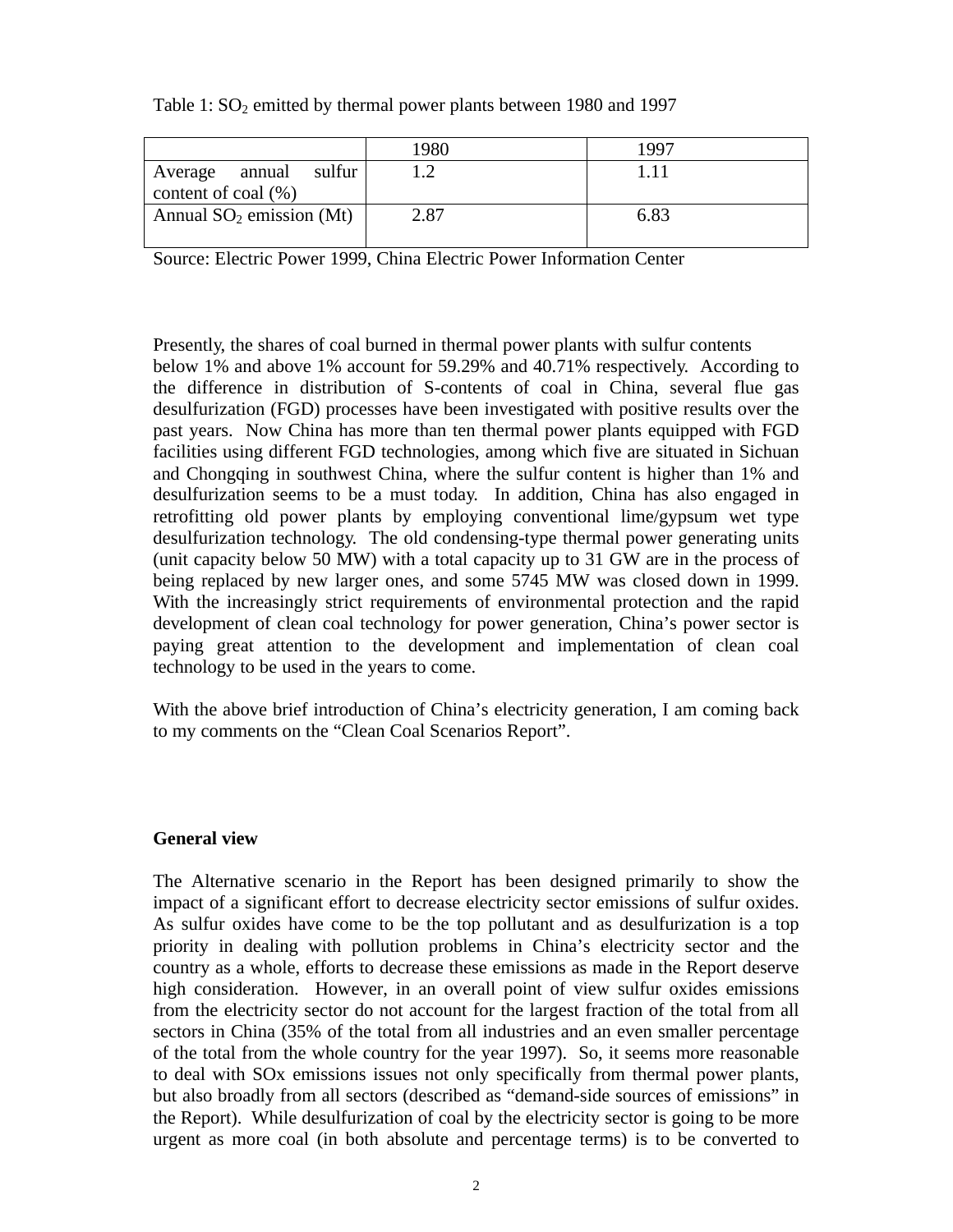electricity through combustion in the years to come, it is advisable to keep in mind that electricity generation from burning coal even with conventional technologies (such as flue gas desulfurization and some less expensive facilities used in China) has already been more efficient in use and cleaner in dealing with SOx emissions compared with direct burning of coal in other sectors, where no desulfurization measures have been adopted for those low-efficiency boilers scattered over the country.(see Table 2).

|                | Number          |                          |             | Average    | Average    |
|----------------|-----------------|--------------------------|-------------|------------|------------|
|                | of units,       | Capacity,                | Coal        | nameplate  | operation  |
|                | $(\times 1000)$ |                          | consumption | efficiency | efficiency |
|                |                 | $\times$ 1000 tons/hour) | (Mt)        | $(\%)$     | $(\% )$    |
| Total          | 499.4           | 1200                     | 277.64      | 66.68      | 63.11      |
| Industrial use | 229.0           | 700                      | 213.98      | 67.35      | 62.43      |
| Non-industrial |                 |                          |             |            |            |
| use            | 270.4           | 500                      | 63.66       | 66.11      | 61.26      |

Source: Energy Research Institute, SDPC China

Table 3: Efficiency of Household Stoves

| <b>Type of Stoves</b> | Efficiency, % |
|-----------------------|---------------|
| Coal-fired            | $15 - 20$     |
| Gas-fired             |               |
| Natural gas           | $55 - 60$     |
| <b>LPG</b>            | $55 - 60$     |
| Methane               | $55 - 60$     |
| Electricity           |               |
| Electric              | $60 - 65$     |
| Microwave             | $55 - 60$     |
|                       |               |

Source: Energy Research Institute, SDPC China

Therefore, converting as much coal as possible into electricity is in itself a contribution to the alleviation of SOx emissions and other air pollutants (only 40% of coal production was converted to electricity in China in 1999 compared with 93.2% in the US in 1997) ( see Table 4). Furthermore, to reduce the huge quantity of coal consumed by numerous small boilers and countless household stoves which use coal at low efficiencies and traditionally in a most polluting way, to replace coal by electricity and, wherever possible, by direct use of cleaner fossil fuels like natural gas by pipeline and/or in the form of LNG, would not only benefit China with the clean environment for which people in many cities and vast rural areas thirst, but would also contribute to the energy conservation of the country.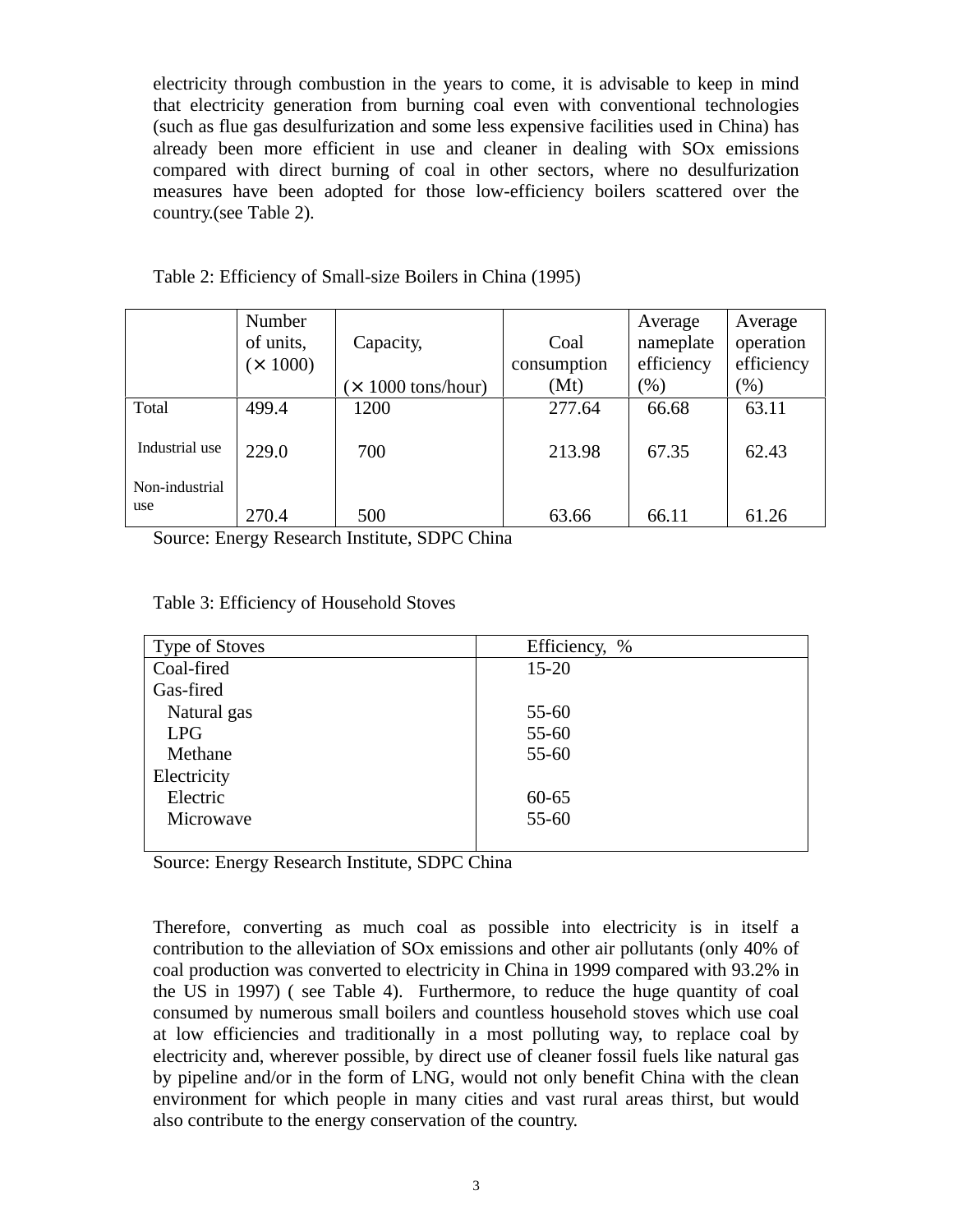|                                     | China  | <b>USA</b> | Germany | Japan | <b>UK</b> |
|-------------------------------------|--------|------------|---------|-------|-----------|
| Consumption                         |        |            |         |       |           |
| (Mt)                                | 1392.5 | 917.0      | 251.5   | 134.9 | 63.1      |
| Structure $(\%)$                    |        |            |         |       |           |
| Electricity                         | 39.7   | 93.2       | 90.9    | 39.3  | 74.6      |
| Coking                              | 13.9   | 3.0        | 5.2     | 44.3  | 12.8      |
| Industries                          | 36.5   | 3.5        | 3.5     | 16.0  | 9.8       |
| Household,<br>Business and<br>other | 9.9    | 0.3        | 0.4     | 0.4   | 4.8       |

Table 4: The Structure of Coal Consumption in Some Countries (1997)

Source: State Statistics Bureau; Coal Information IEA, 1998

In addition to a moderate desulfurization measure for coal-fired thermal power plants, energy efficiency improvement measures combined with the accelerated development of clean electricity sources (hydro and other renewable sources) with multienvironmental benefits seem to be more plausible.

## **With regard to the assumptions as to changes in the electricity generation sector in the Report, the following aspects are reviewed:**

1. General pattern of growth in generating capacity by type

Coal–fired capacity will continue to provide the great bulk of power supplies, but its share in the total supply will decrease slightly. This is mainly because up to 75% of China's hydropower resources are distributed in the west, and so far only about 8% have been developed. The development of China's western regions will give a big push to the development of hydropower. More electricity generated by hydropower stations can not only meet the increasing demand of the region with the development of the economy and the upgrading of people's living standard, but can also be transmitted to eastern regions through long distance transmission lines.

This, in turn, will help contribute to long-term hydropower development. In contrast to estimates from other sources such as IEA's Outlook on World Energy, 1998 and "Prospect of Energy Demand and Supply in China" by China International Engineering Consultants, August 1999, the assertion, "The combined share of coal and washed coal in fuel for electricity generation declines somewhat over time, but is still well over 80% of fuel input by 2020" (page 44, Report) seems debatable (see Tables 8 & 11).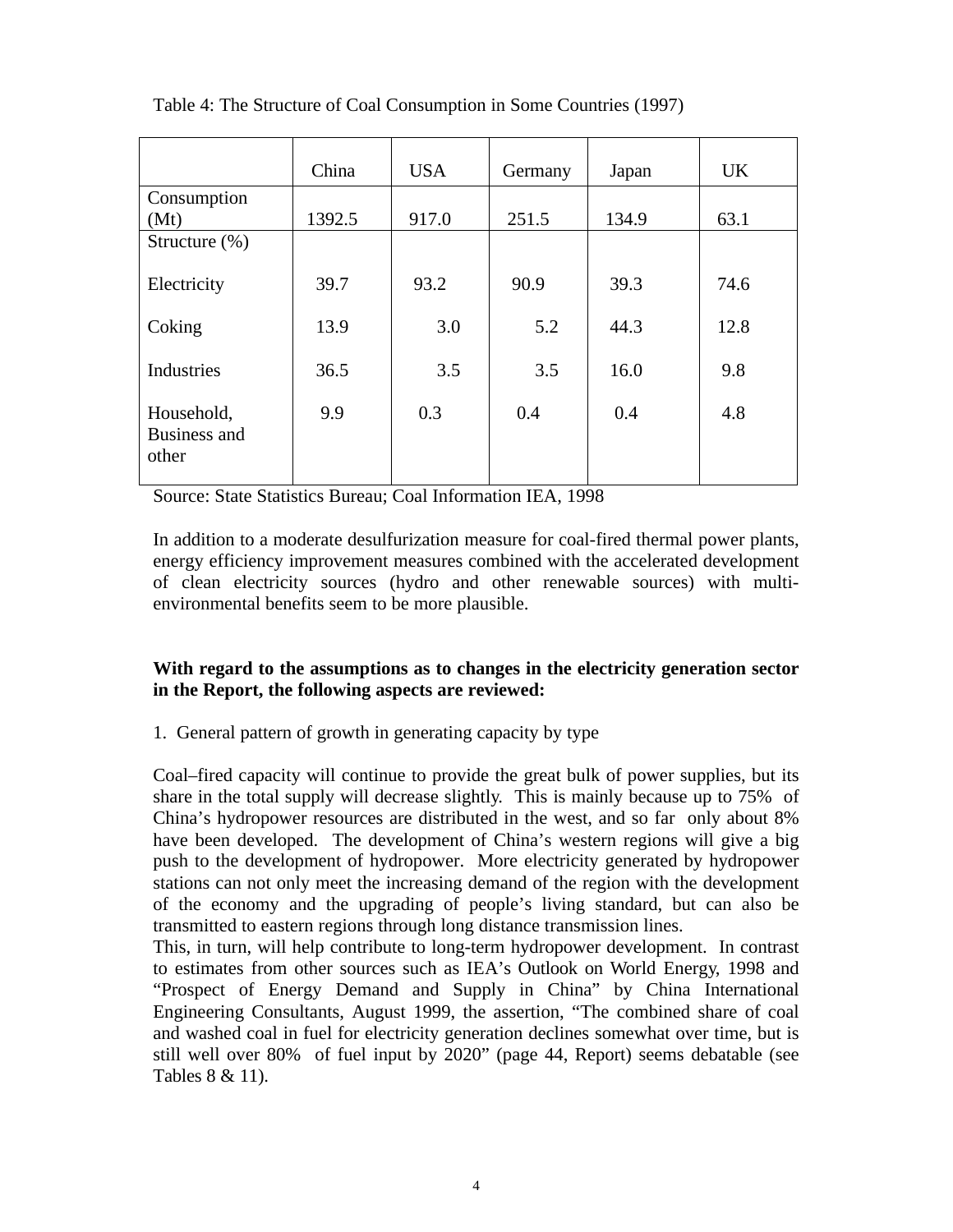#### 2. Assumptions for future electricity consumption

As it is well accepted that raising the share of electricity in total primary energy consumption is the effective way of achieving a sustainable energy development, the growth rate of electricity consumption will definitely be higher than that of total energy consumption. With the slowing down of the economy in recent years as well as a result of energy efficiency improvement and changes in industrial structure, the growth rate of electricity consumption has also declined. Historically, the industrial sector consumed more than 70% of the total electricity consumed in the country. The decrease in the industrial growth rate resulted in the decrease of electricity consumption growth by industries, particularly by those electricity-intensive consumers in the industry. The growth rate of electricity consumption in this sector decreased from an average of 9% for the Eighth-Five-Year-Plan period to 5.78, 2.9%, and 1.1% for 1996, 1997, and 1998, respectively. However, residential and services sectors played an important role in achieving the overall growth of electricity consumption in the country in recent years. The overall electricity consumption growth rates of 10.1% for the "Eighth-Five" period and 6.9%, 4.4%, and 2.8% for 1996, 1997, and 1998, respectively, in the country were achieved largely due to the contribution of residential and services sectors (at an annual growth rate of 16.9% in the Eighth-Five period and 10-12.5% in recent years for the residential sector, and 13.5% and 8.7-9.3% in the same periods for the services sector). With the continuous and moderate growth of the whole economy, overall electricity consumption is projected to maintain a moderate growth rate (3.5-4.5%), while the residential, services, and communication sectors still have the strongest growth rate (at 9-10% for residential, 8-9% for services annually), along with the improvement of living standards and enhancement of distribution networks in both urban and rural areas in the period from 2000 to 2010. Electricity consumption in agriculture varies a lot depending on weather conditions, but is predicted to grow at 4-5% annually, while industries are predicted to differ in their electricity consumption according to different effects of the ongoing structural reform. Based on the analysis of some experts in different industries, the growth rate varies between 2% and 3% for mining, industry, and construction before 2010. Although it is still hard to predict precisely to what extent the implementation of the strategy of launching a campaign to develop western areas will increase electricity consumption nationwide within ten to twenty years, it is seems certain to the author that China may enjoy an even higher growth rate than that predicted by experts based on the following facts: overall per capita electricity consumption is low compared to that of industrialized countries (see Table 5); the difference in per capita electricity consumption between urban and rural inhabitants is very large; the percentage of electricity consumption by service sector and residential users is far behind industrialized countries. These, altogether, give great potential to the increase of future electricity consumption. This, fortunately, could be supported by the most updated statistics from the State Power Corporation, saying that "pulled forward by the recovery and growth of the economy both at home and abroad, China's electricity sector enjoyed a high growth rate in electricity consumption up to 10% in most regions and even higher than 14% in the economically developed coast regions like Shanghai, Jiangsu and Shangdong in the period from January to July, 2000 compared to the same period in the previous year. In some areas like the Hebei grid in north China, serious power shortage even occurred at peak hours this summer.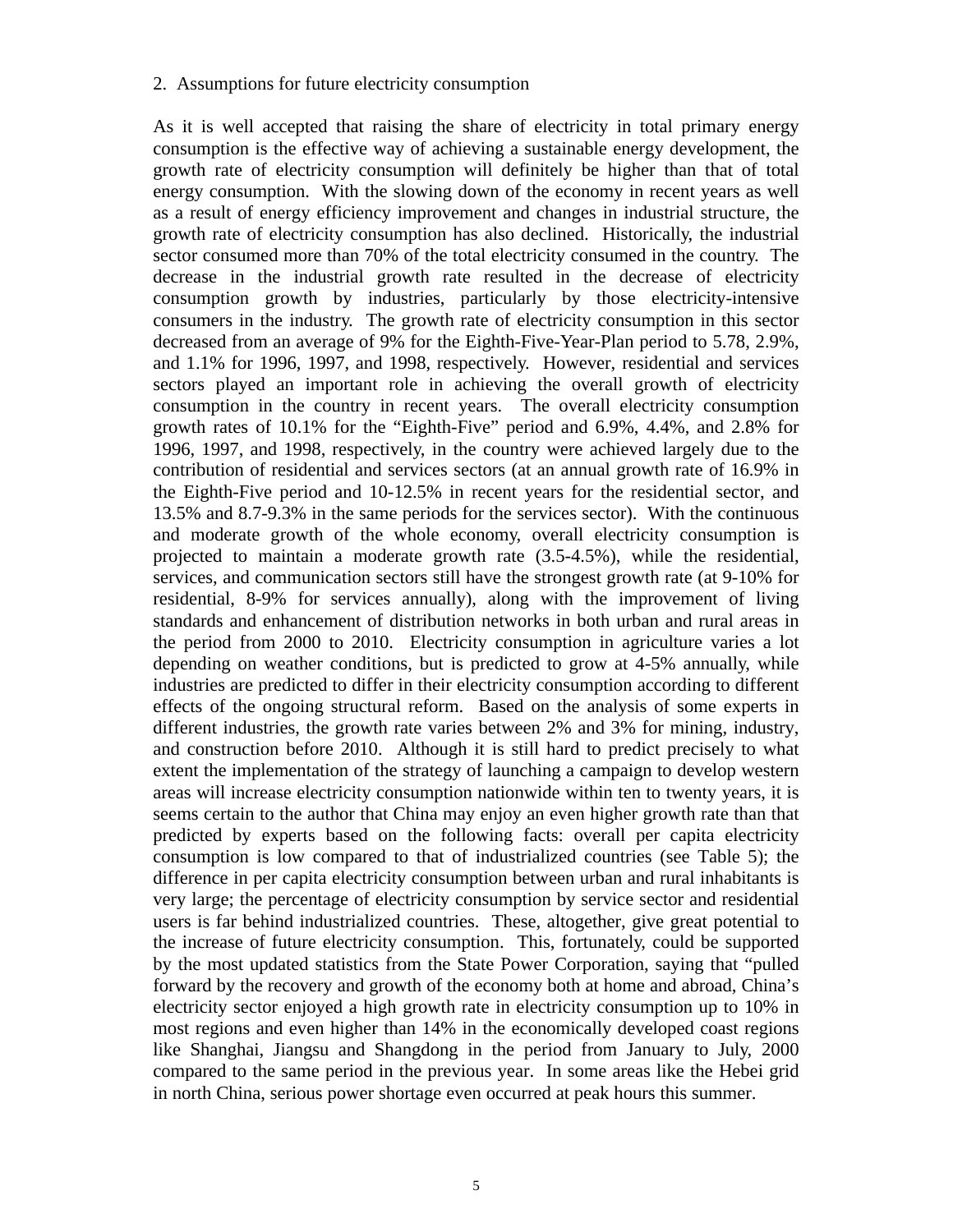Table5: Comparison of per capita electricity generation,1997

|                                | $\sim$<br>China | $\mathbf{r}$<br>$\sqrt{ }$<br>בזטט | Japan        | $\Gamma$<br>℩⊢ | World |
|--------------------------------|-----------------|------------------------------------|--------------|----------------|-------|
| 7Wh<br>$\bf{IV}$ and $\bf{IV}$ | 010<br>. .      | 3 G<br>ر بی ا<br>⊥ັ                | 0122<br>01J2 | 8021           | 2090  |

Source: China Energy Research Society

In order to cope with future increases in electricity consumption, China will continue to pursue the policy of mainly relying on its own energy resources, in particular, coal and hydro, to develop its power industry. As a carbon-free source of electricity, nuclear can provide huge quantities of electricity without causing any air pollution and, therefore, can play an important role in the Chinese power industry. Now, nuclear electricity development is just at the beginning stage in China. What affects its further development is lack of funds and technology. It seems that a large-scale nuclear development plan would not be implemented unless nuclear equipment manufacture is localized and hence nuclear electricity can be competitive with thermal and hydro. Emphasis is increasingly being given to renewable energy sources, particularly wind. China's wind energy potential is very rich (estimated at 253 GW). However, by the end of 1999, only 268 MW of wind power was developed , representing a very small percentage (less than 0.1%) of the total installed generating capacity in the country. Efforts are being made to accelerate the process, and it is anticipated that several GWs will be developed within ten years. This author does not expect renewable energy to play a substantial role in China's electricity market until distributed generation shows its strong viability in the traditionally monopolized power industry and until powerful support is given by the Chinese government. With China's entry into the WTO and progress to be achieved in carrying out reform and opening up policy, international cooperation in electricity sector would be widened. China will not ignore any important energy resources, including electricity from other countries, if it is economically feasible and safe in supply for China. Potential electricity exchange with neighboring countries has already been taken into consideration on some occasions.

#### 3. Specific assumptions for electricity generation infrastructure

#### 3.1. Generation Efficiencies

The efficiencies of existing coal-fired power plants vary a lot due to equipment supplied by different manufacturers and different operating conditions (type of coal, maintenance, seasonal change of ambient temperature, etc.). The per-kWh net coal consumption by the same size generating sets (for example, 200 MW sets) varied in the range of 360 g to 420 g in 1998. So, it is good to understand that the gross energy efficiencies of different thermal power plants assumed on page 30 in the Report are designed efficiencies for those plants instead of the real ones. As the gap in generation efficiency between China and advanced industrialized countries is going to be narrowed and even filled in twenty years with more technology transfer to local manufacturers following the import of advanced equipment from abroad and also through China's own R&D efforts, I predict that the advanced international efficiency level can be used as the efficiency of power plants to be built in 2010 to 2020.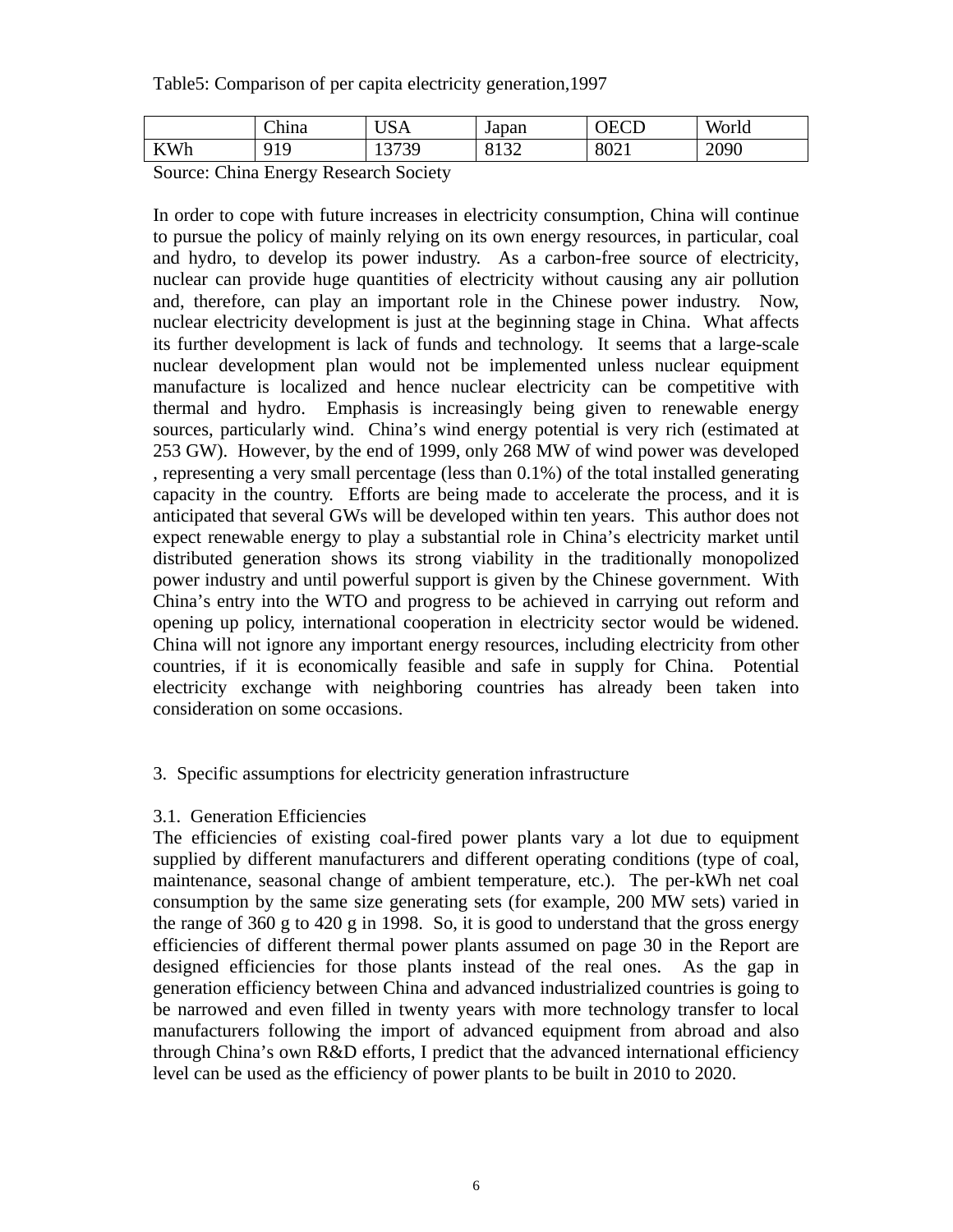## 3.2. Generation capacity additions

The rate of introduction of high-efficiency coal-fired generation (IGCC+SCPF) will increase only slightly by 2005 due to the temporary supply surplus in some areas and, more importantly, the very high price in building. In the author's point of view, only a few demonstration clean-coal power plants will be built within ten years. Firstly, what kind of clean coal technology (CCT) is more suitable to China's situation is still something to be demonstrated by projects. Secondly, the development of a specific CCT, say IGCC, cannot be determined solely by the electricity sector and needs coordinated action among industries. It appears, with the deepening of the reform in the power sector, that more power and coal companies may join in symphony, and more coordination work may be needed. But the role of government at both central and provincial levels in making decisions about which clean coal technology is to be adopted should be highlighted. It also seems to the author that right signals and accurate information in the clean coal technology field from industrialized countries may also play an important role in helping China make choices.

## 3.3. Generation auxiliary power use

According to the Statistics of the State Power Corporation, the nation's averaged auxiliary power use of both thermal and hydropower plants is 5.61% and those for hydro and thermal are 0.43% and 7.01% in 1999, respectively. The nation's averaged auxiliary power has shown a steady decrease in recent years due to the change in structure of installed generating capacity and the decommissioning of smaller size generators (unit size at 50MW and below). But the figures still differ a lot among plants from the lowest 4% for some imported 600MW units to the middle 7- 8% for most indigenous 200MW and the highest 10% for some old units. The assumed 8% of gross generation (for existing coal-fired plants) in the Report is acceptable.

## 3.4. Renovation and retirement of existing plants

For the purpose of continuously improving energy efficiency in thermal power generation, large, high steam-parameter generating sets are replacing and will continue to replace the old and obsolete ones built in the 1950s and early 1960s. Over the past two decades, newly installed generating capacity was mainly 300 MW and 600 MW sets. By the end of 1998, the number of 200 MW and above generating sets reached 467, with a total installed capacity of 126 GW, representing 51.88% of national total installed capacity, compared to only 18 200 MW and above generating sets, totaling 4.32 GW, representing only 7.6% of national total installed capacity in 1978. In the field of thermal power plants, as mentioned earlier in this paper, there are 398 generating units each with a capacity of 200 MW and above, among which 20 units being of 500-660 MW, 41 units of 320-362.5 MW, 148 units of 250-300 MW, and 190 units of 200-210 MW, totaling 106.2 GW in capacity, and accounting for 51% of the nation's total installed thermal power capacity (see Table 5). Where conditions are mature small thermal generating sets (below 100 MW each) are progressively being shut down. All new standard coal plants to be built in the socalled "Two Areas under Control" (acid rain control area and sulfur dioxide pollution control area) will have FGD systems by 2010 . As to coal fired power plants to be built outside the "Two Control Areas" and the coal to be used with sulfur content less than or equal to 1%, according to permissible total discharge amount and total control amount of the area as well as the requirements of local environmental quality for the area, the decision will be made on whether or not to adopt desulfurization measures after the Environmental Impact Assessment is reviewed. The assumption on page 34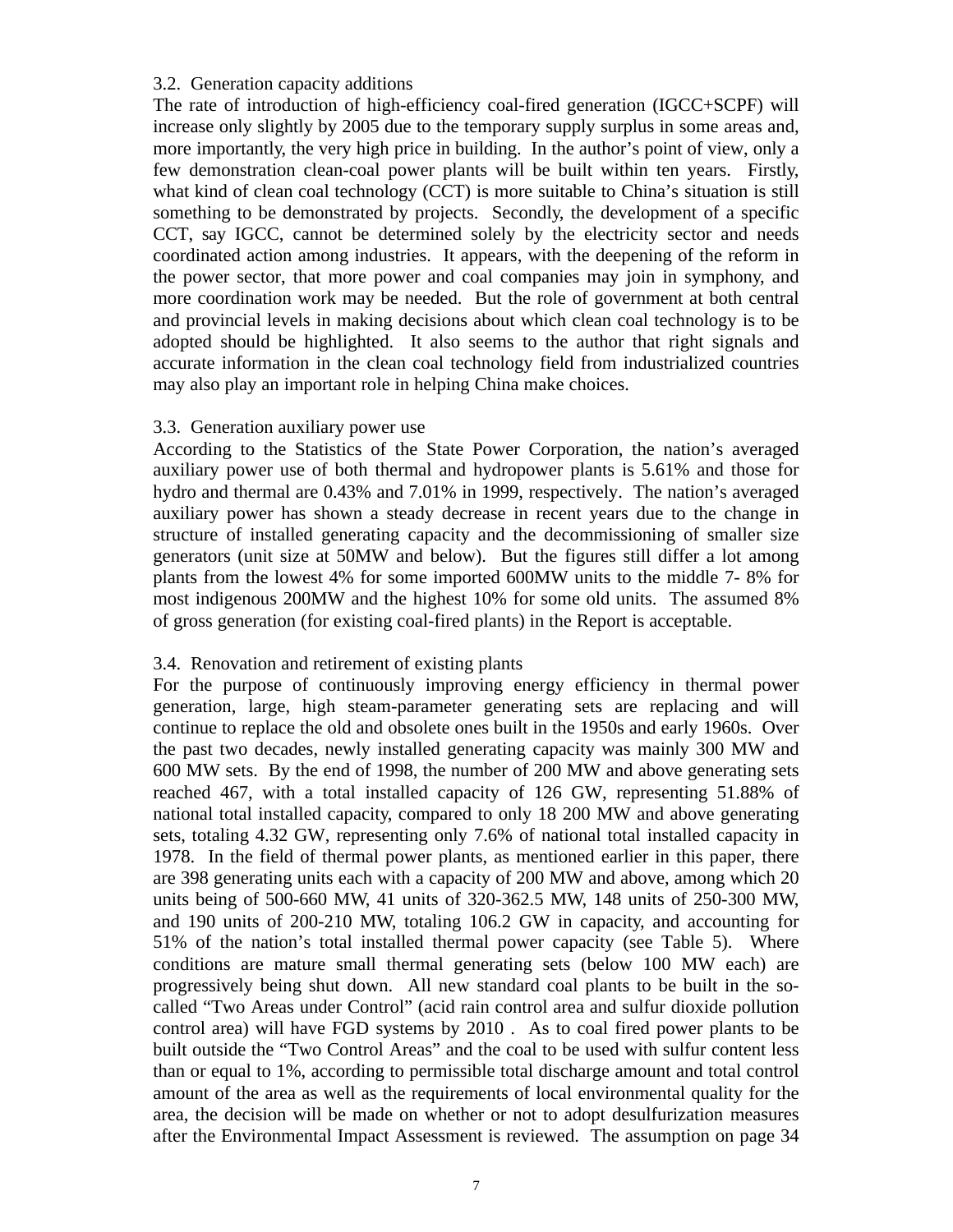in the Report, "All existing coal-fired plants (with a total installed capacity over 200 GW in 2000!) that did not originally have FGD have been retrofitted with FGD by 2020," seems not quite plausible because, firstly, it is not easy to retrofit 10 GW each year in a period of 20 years, and secondly, it would be more feasible to build new standard coal plants with FGD to replace those old and obsolete ones (those built in the 1960s and 1970s) instead of retrofitting them with FGD.

| Unit size (MW) | Number of units | Share $(\%)$ |
|----------------|-----------------|--------------|
| 200-210        | 190             | 17.88        |
| 250-300        | 148             | 21.03        |
| 320-362.5      | 41              | 6.66         |
| 550-660        | 20              | 5.47         |
| $900*$         | $\overline{2}$  | 0.85         |
|                |                 |              |
| 199 and below  |                 | 48.12        |
|                |                 |              |

Table 6: Size mix of thermal power generating units 1998

\*Two 900 MW nuclear power generating units included in this table Source: Electric Power 1999, China Electric Power Information Center

## 3.5. Transmission and distribution losses

According to statistics of State Power (see Table 7), line losses (T&D losses) declined continuously from around 10% in the 1970s to less than 9% in the 1990s. In the most recent ten years it fluctuated above 8%, with a high (8.77%) in 1995, and a low (8.13%) in 1998. To what extent it can decline by 2010 is not clear, since how much distribution losses historically "lumped" with sectoral electricity use of most large industrial and some rural wholesale consumers will be taken into line loss category in statistics is still uncertain. Furthermore, transmission losses do not seem to decrease much with the ongoing effort to form an integrated network nationwide. So, in this author's judgement, the figure (7.5%) assumed for 2010 in the Report (on page30) may be a little low.

#### 4. Key ongoing energy/environment-related changes in China

The Report lists nine important policy uncertainties that would affect the energy and environmental situation in general and the electricity sector in particular (page 8). Besides these, the author considers that more issues should be taken into account:

- The new development of clean coal technologies and the advancement of IGCC. The possibility of technology breakthrough in other means of electricity generation based on coal gasification and hydrogen (such as decentralized generation systems with more efficient and environmentally-friendly technology) within twenty years.
- The influence on promoting competition and broadening international cooperation in the energy field of China's entry into the WTO, the prospect of joint exploitation of natural gas in neighboring countries and importing more liquid fuels and gaseous fuels from the international market.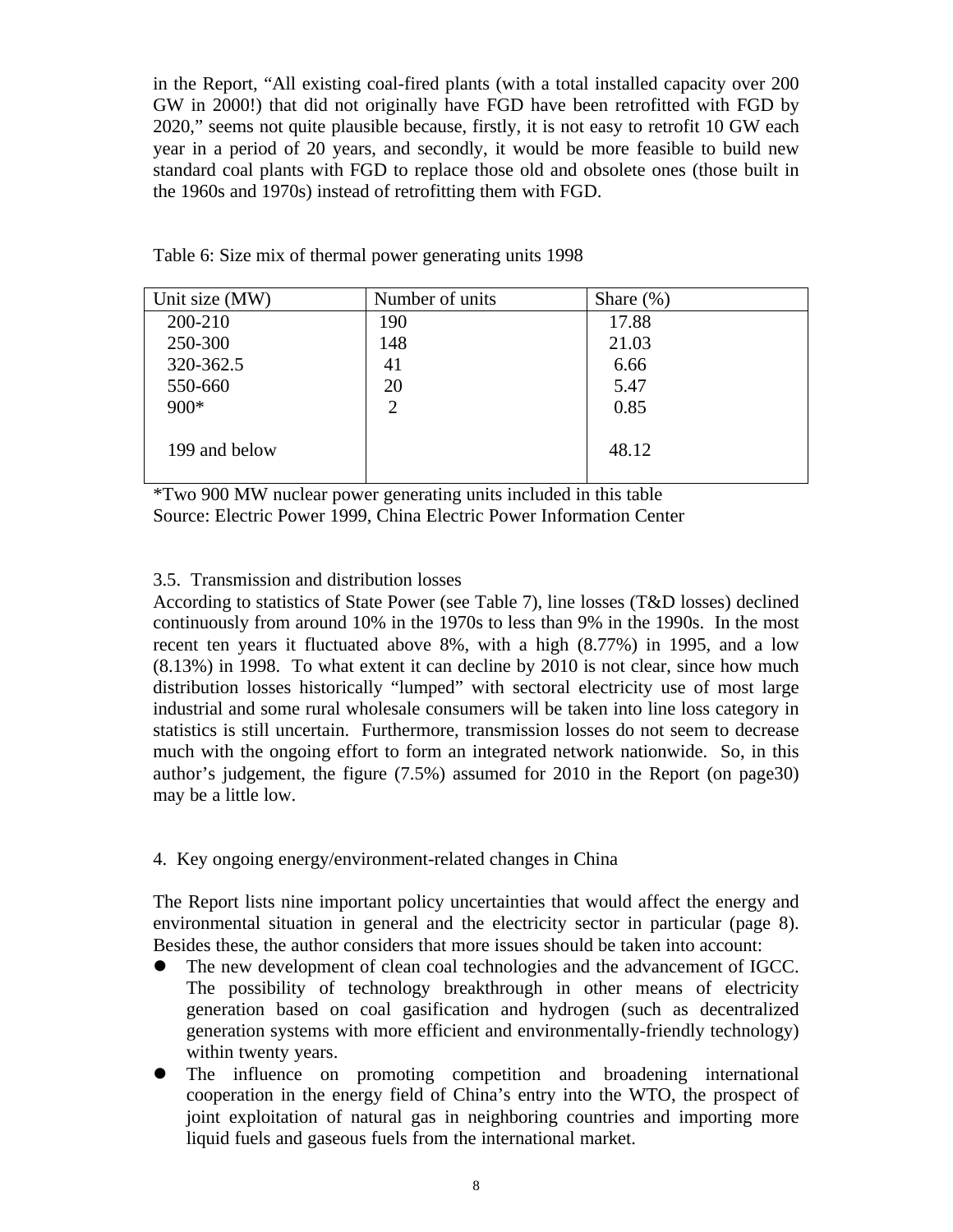- The market mechanism (competition) is going to be introduced in electricity generation in the years to come. If real competition rather than one in name occurs, what would be its implications for the electricity producers in terms of their interest in producing environmentally sound electricity to the public? What would be its effect on adopting a clean coal technology strategy in the electricity sector?
- The implications of carrying out the strategic plan to develop electricity generation in China's western areas in terms of both its growth-rate and its mix. To what extent hydro, oil, and gas resources will experience accelerated development. How much the total share of electricity generation from hydro and gas would increase by 2020.
- Global warming issue concern What would be the evolution of UNFCCC? The possibility of developed countries' commitment to UNFCCC in ten or more years. Furthermore, what progress would be achieved within twenty years in explaining on a more scientific basis the real cause of global warming and its relationship to greenhouse gas emissions, in particular carbon dioxide emitted from burning fossil fuels. This would exert some influence on the Chinese energy sector in the process of implementing a clean coal technology strategy in China.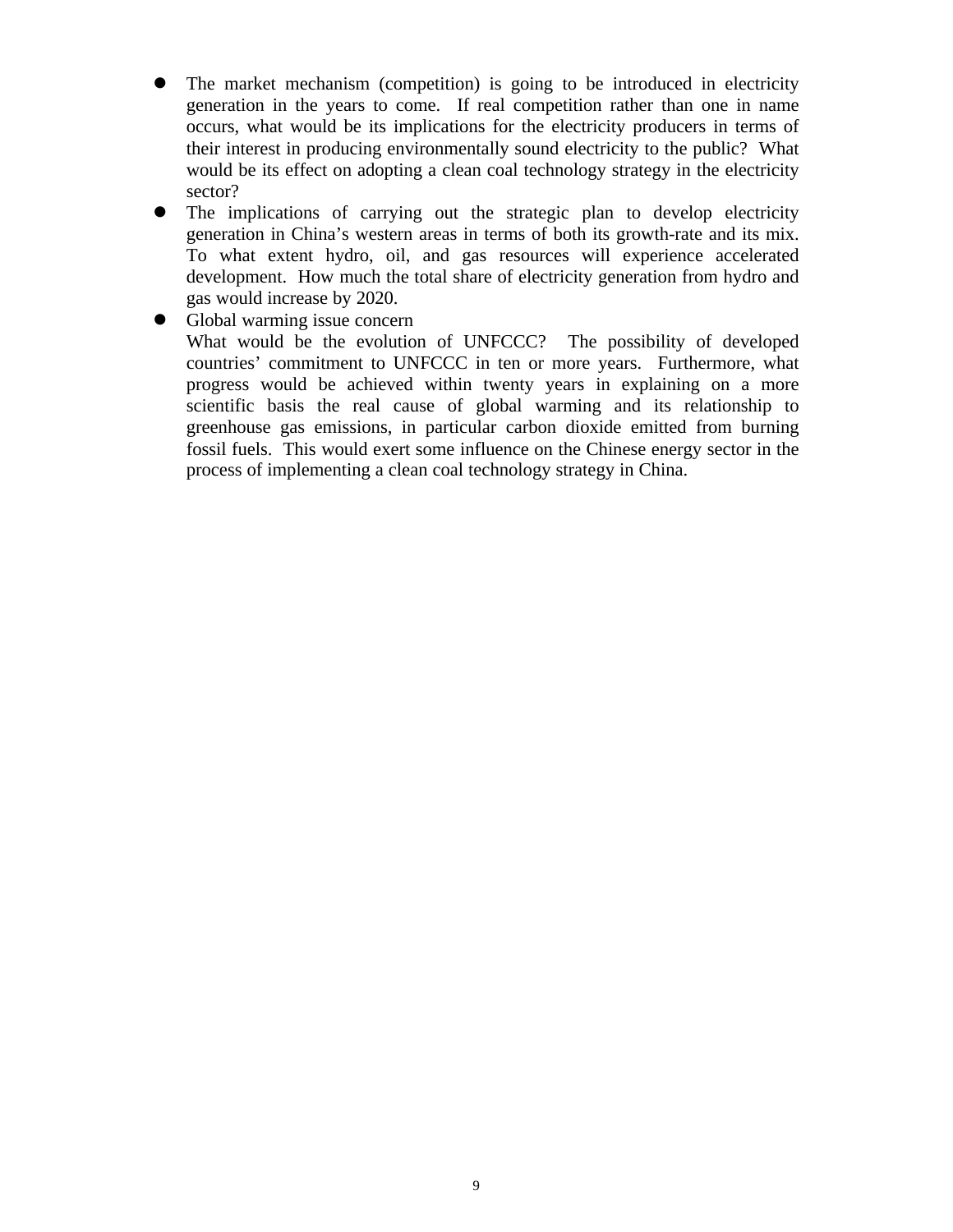| Year         | Annual average<br>utilization hours<br>electricity<br>of<br>generation<br>capacity | <b>Auxiliary</b><br>use of<br>electricity<br>in<br>power plants<br>$(\%)$ | <b>Line losses</b><br>$(\%)$ | Generation<br>standard<br>coal<br>consumption<br>$\rm (grams/$<br>kWh | Delivery<br><b>Standard</b><br>coal<br>consumption<br>(grams/kWh) |
|--------------|------------------------------------------------------------------------------------|---------------------------------------------------------------------------|------------------------------|-----------------------------------------------------------------------|-------------------------------------------------------------------|
| 1952         | 3800                                                                               | 6.17                                                                      | 11.29                        | 727                                                                   |                                                                   |
| 1957         | 4794                                                                               | 5.99                                                                      | 6.61                         | 604                                                                   |                                                                   |
| 1962         | 3554                                                                               | 7.87                                                                      | 8.73                         | 549                                                                   | 605                                                               |
| 1965         | 4920                                                                               | 6.98                                                                      | 7.31                         | 477                                                                   | 518                                                               |
| 1970         | 5526                                                                               | 6.54                                                                      | 9.22                         | 463                                                                   | 502                                                               |
| 1971         | 5810                                                                               | 6.68                                                                      | 9.48                         | 465                                                                   | 505                                                               |
| 1972         | 5746                                                                               | 6.68                                                                      | 9.43                         | 464                                                                   | 504                                                               |
| 1973         | 5530                                                                               | 6.26                                                                      | 9.53                         | 457                                                                   | 496                                                               |
| 1974         | 5010                                                                               | 6.19                                                                      | 9.91                         | 450                                                                   | 488                                                               |
| 1975         | 5197                                                                               | 6.23                                                                      | 10.13                        | 450                                                                   | 489                                                               |
| 1976         | 4869                                                                               | 6.34                                                                      | 10.32                        | 449                                                                   | 487                                                               |
| 1977         | 4947                                                                               | 6.41                                                                      | 10.19                        | 446                                                                   | 484<br>471                                                        |
| 1978         | 5149                                                                               | 6.61                                                                      | 9.64                         | 434                                                                   |                                                                   |
| 1979         | 5175                                                                               | 6.54<br>6.44                                                              | 9.24<br>8.93                 | 422                                                                   | 457<br>448                                                        |
| 1980<br>1981 | 5078<br>4955                                                                       | 6.40                                                                      | 8.98                         | 413<br>407                                                            | 442                                                               |
| 1982         | 5007                                                                               | 6.32                                                                      | 8.64                         | 404                                                                   | 438                                                               |
| 1983         | 5101                                                                               | 6.21                                                                      | 8.53                         | 400                                                                   | 434                                                               |
| 1984         | 5190                                                                               | 6.28                                                                      | 8.28                         | 398                                                                   | 432                                                               |
| 1985         | 5308                                                                               | 6.42                                                                      | 8.18                         | 398                                                                   | 431                                                               |
| 1986         | 5388                                                                               | 6.54                                                                      | 8.15                         | 398                                                                   | 432                                                               |
| 1987         | 5392                                                                               | 6.66                                                                      | 8.48                         | 398                                                                   | 432                                                               |
| 1988         | 5313                                                                               | 6.69                                                                      | 8.18                         | 397                                                                   | 431                                                               |
| 1989         | 5171                                                                               | 6.81                                                                      | 8.18                         | 397                                                                   | 432                                                               |
| 1990         | 5041                                                                               | 6.90                                                                      | 8.06                         | 392                                                                   | 427                                                               |
| 1991         | 5030                                                                               | 6.94                                                                      | 8.15                         | 390                                                                   | 424                                                               |
| 1992         | 5039                                                                               | 7.00                                                                      | 8.29                         | 386                                                                   | 420                                                               |
| 1993         | 5068                                                                               | 6.96                                                                      | 8.52                         | 384                                                                   | 417                                                               |
| 1994         | 5233                                                                               | 6.90                                                                      | 8.73                         | 381                                                                   | 414                                                               |
| 1995         | 5216                                                                               | 6.78                                                                      | 8.77                         | 370                                                                   | 412                                                               |
| 1996<br>1997 | 5033<br>4765                                                                       | 6.88<br>6.68                                                              | 8.53<br>8.20                 | 377<br>375                                                            | 410<br>408                                                        |
| 1998         | 4501                                                                               | 6.66                                                                      | 8.13                         | 373                                                                   | 405                                                               |
|              |                                                                                    |                                                                           |                              |                                                                       |                                                                   |
|              |                                                                                    |                                                                           |                              |                                                                       |                                                                   |
|              |                                                                                    |                                                                           |                              |                                                                       |                                                                   |
|              |                                                                                    |                                                                           |                              |                                                                       |                                                                   |
|              |                                                                                    |                                                                           |                              |                                                                       |                                                                   |
|              |                                                                                    |                                                                           |                              |                                                                       |                                                                   |
|              |                                                                                    |                                                                           |                              |                                                                       |                                                                   |

| Table 7: Major Electricity Tech-economic Indices (1952-1998) |  |  |
|--------------------------------------------------------------|--|--|
|                                                              |  |  |

Source: State Power Corporation

| Table 8: Electricity Generation Projection (1995-2020) in China (TWh) |  |
|-----------------------------------------------------------------------|--|
|                                                                       |  |

|                        | .995     | 2010 | 2020 |
|------------------------|----------|------|------|
| Coal                   | 767      | 1729 | 2612 |
| Oil                    | 63       | 168  | 257  |
| Gas                    |          | 65   | 123  |
| Nuclear                | 13       | 72   | 127  |
| Hydro                  | 191      | 457  | 726  |
| <b>Other Renewable</b> |          |      |      |
| Energy                 | $\Omega$ |      | 11   |
| Total                  | 1036     | 2497 | 3857 |

Source: World Energy Outlook, 1998 (IEA)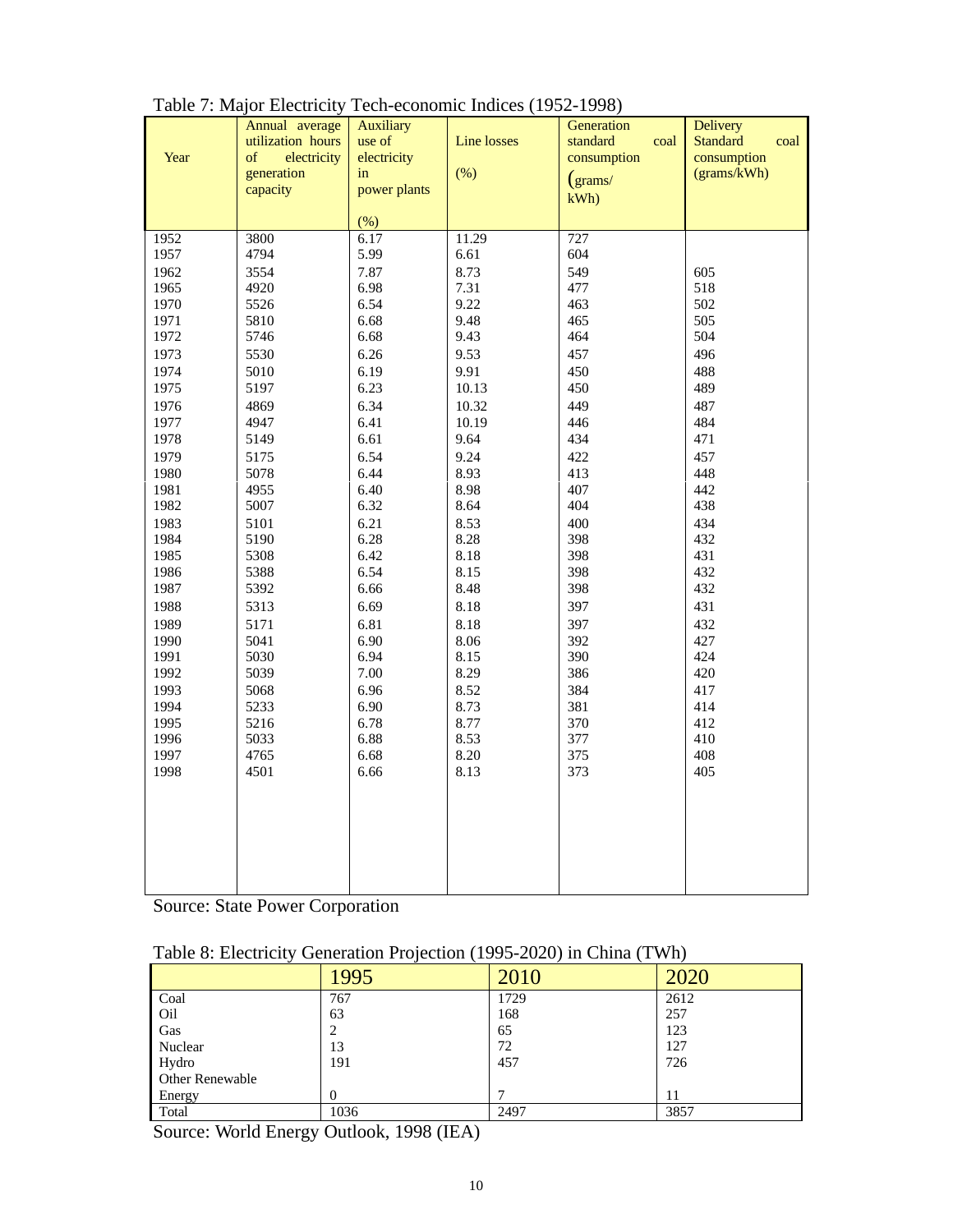|                          | 1995 | 2020 |
|--------------------------|------|------|
|                          |      |      |
| Coal-fired               |      |      |
| Cost                     | 750  | 750  |
| Efficiency               | 35   | 38   |
| Gas steam combined cycle |      |      |
| Cost                     | 450  | 450  |
| Efficiency               | 50   | 55   |
| Gas turbine              |      |      |
| Cost                     | 275  | 275  |
| Efficiency               | 35   | 39   |
| Nuclear                  |      |      |
| Cost                     | 2000 | 2000 |
| Hydro                    |      |      |
| Cost                     | 2000 | 2000 |
| Wind                     |      |      |
| Cost                     | 1000 | 1000 |

Table 9: Capital costs and efficiencies of power plants (1995-2020) (\$/kW, %)

Source: World Energy Outlook, 1998 (IEA)

According to our statistics, the capital cost of coal-fired thermal power plants has been rising over the past twenty years. The average capital cost of thermal power plants with 300 MW units rose from around 1400 yuan/kW in 1986 to almost 4000 yuan/kW in 1994, with an average annual rise of 14%. This was mainly due to the price rise of equipment, increase of construction cost, and additional cost for upgrading design standards. In recent years this rising tendency has been under control. A target has been set at roughly 3400-3600 yuan/kW for new coal-fired thermal power plants with indigenous 600 MW units and 3500-4000 yuan/kW for those also with indigenous 300 MW units in China. What would be the capital cost for those coal-fired power plants to be built in 2010-2020 seems uncertain to us.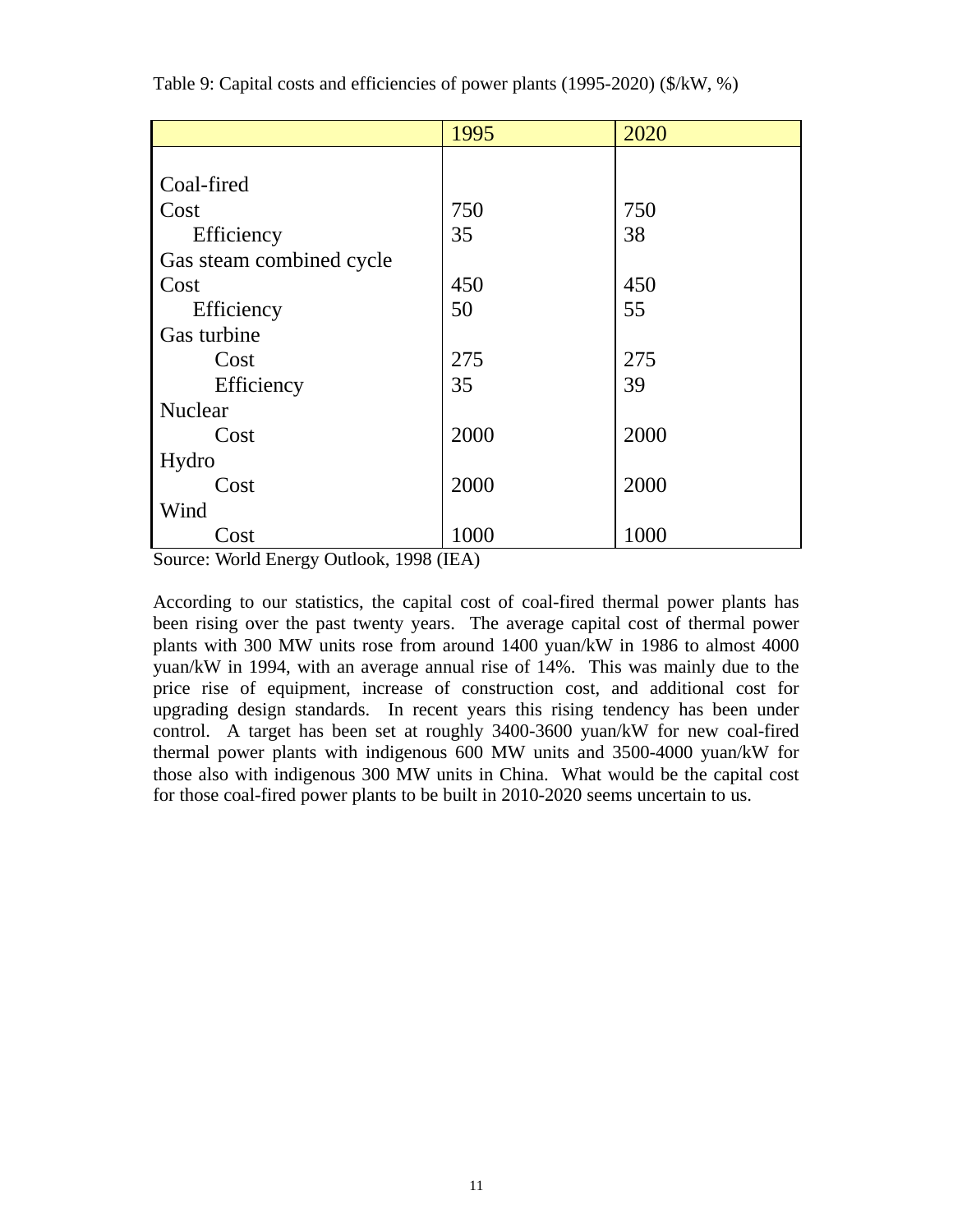|                   |                          |                          | ( - > 00 |        |        |        |
|-------------------|--------------------------|--------------------------|----------|--------|--------|--------|
|                   | 1985                     | 1990                     | 1995     | 1996   | 1997   | 1998   |
| Installed         |                          |                          |          |        |        |        |
| Generating        |                          |                          |          |        |        |        |
| Capacity          |                          |                          |          |        |        |        |
| (GW)              | 87.05                    | 137.89                   | 217.22   | 236.54 | 254.24 | 277.29 |
| -Hydro            | 26.42                    | 36.05                    | 52.18    | 55.58  | 59.73  | 65.07  |
| -Nuclear          | $\overline{\phantom{0}}$ | $\overline{\phantom{0}}$ | 2.10     | 2.10   | 2.10   | 2.10   |
| Electricity       |                          |                          |          |        |        |        |
| generation        |                          |                          |          |        |        |        |
| (TWh)             | 410.7                    | 621.32                   | 1006.9   | 1079.4 | 1134.2 | 1157.7 |
| -Hydro            | 92.4                     | 126.35                   | 186.8    | 186.9  | 194.6  | 204.3  |
| -Nuclear          |                          |                          | 12.8     | 14.3   | 14.4   | 14.1   |
| Coal              |                          |                          |          |        |        |        |
| consumption       |                          |                          |          |        |        |        |
| per kWh           |                          |                          |          |        |        |        |
| supplied          |                          |                          |          |        |        |        |
| (gce/kWh)         | 431                      | 427                      | 412      | 410    | 408    | 404    |
| Coal              |                          |                          |          |        |        |        |
| consumption       |                          |                          |          |        |        |        |
| Per kWh           |                          |                          |          |        |        |        |
| Generated         |                          |                          |          |        |        |        |
| (gce/kWh)         | 398                      | 392                      | 379      | 377    | 375    | 373    |
| Auxiliary use     |                          |                          |          |        |        |        |
| of electricity in |                          |                          |          |        |        |        |
| plants            |                          |                          |          |        |        |        |
| (% )              |                          |                          |          |        |        |        |
| -Hydro            | 6.42                     | 6.90                     | 6.78     | 6.88   | 6.80   | 6.66   |
| -Thermal          | 0.28                     | 0.30                     | 0.37     | 0.51   | 0.51   | 0.47   |
| Line losses       | 7.78                     | 8.22                     | 7.95     | 7.94   | 7.81   | 7.71   |
| $(\% )$           |                          |                          |          |        |        |        |
| Annual            | 8.18                     | 8.06                     | 8.77     | 8.53   | 8.20   | 8.13   |
| utilization       |                          |                          |          |        |        |        |
| hours of          |                          |                          |          |        |        |        |
| generating        |                          |                          |          |        |        |        |
| Capacity          |                          |                          |          |        |        |        |
| -Hydro            | 5308                     | 5036                     | 5121     | 5033   | 4765   | 4501   |
| -Thermal          | 3853                     | 3800                     | 3867     | 3570   | 3387   | 3319   |
|                   | 5893                     | 5413                     | 5454     | 5418   | 5114   | 4811   |
|                   |                          |                          |          |        |        |        |
|                   |                          |                          |          |        |        |        |
|                   |                          |                          |          |        |        |        |

Table 10: Major power Industry Data (1985-1998)

Source: State Power Corporation